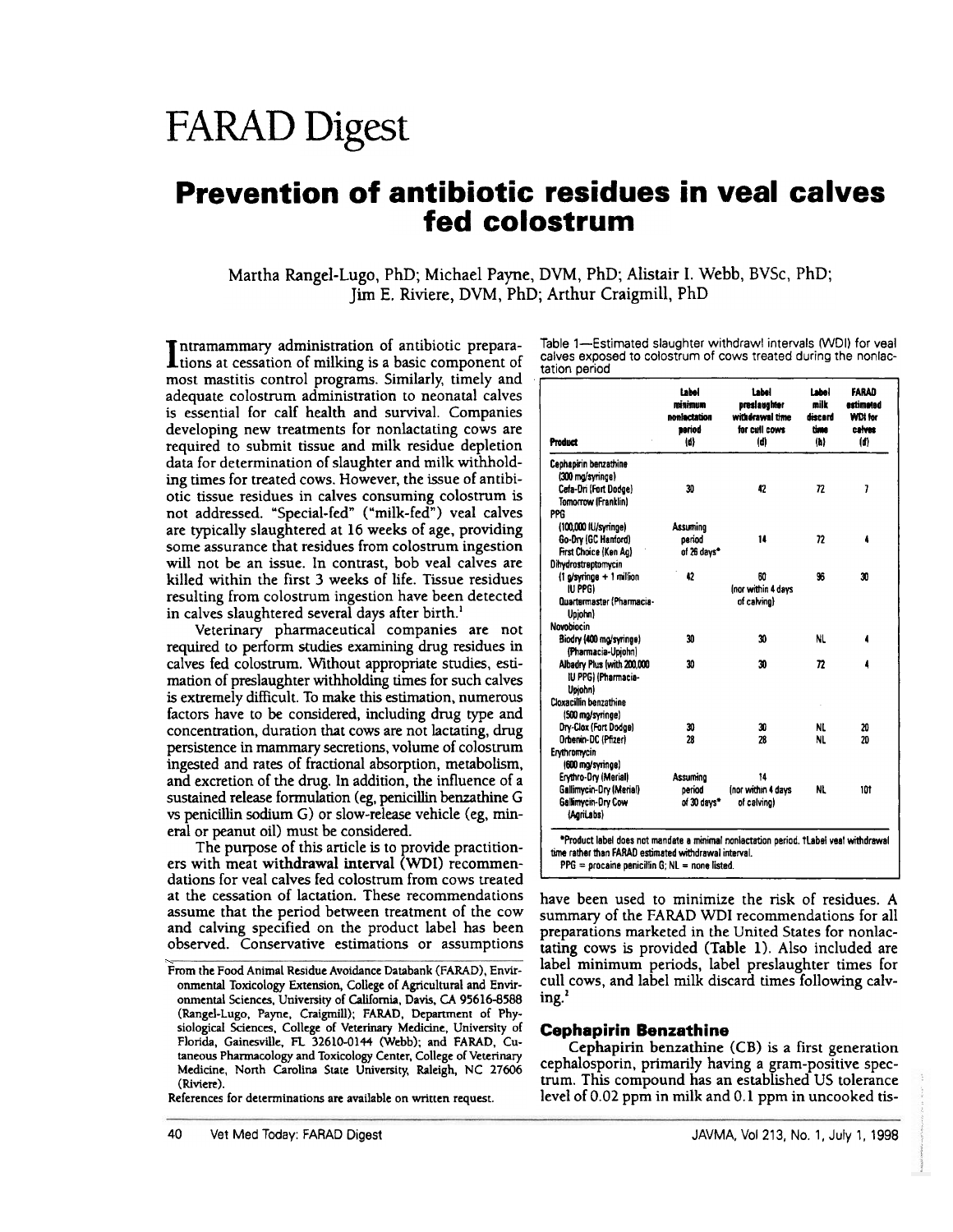sue of cattle. Both CB-containing products marketed in the United States contain 300 mg of CB/syringe. If label requirements of a 3O-day interval between treatment and calving are observed, milk from most cows will contain CB residues of  $< 0.02$  ppm at parturition. Using the highest reported colostrum or milk residue measurements following label treatment (0.32 ppm) and assuming calf fluid consumption of 1 gaVd for 3 days (label milk-discard time), calf exposure is calculated at 3.65 mg. Assuming 100% per os absorption and complete accumulation in the kidney, this would result in approximately 27 ppm in the kidney. Tissue depletion data are not available. Using the longest reported plasma half-life of 13.3 hours,<sup>5</sup> it would require approximately 7 days for kidney residues to decline to less than the tolerance level.

### Procaine Penicillin G

Historically, administration of penicillin to nonlactating cows has been instrumental in reducing the frequency of infections caused by Streptococcus agalactiae and Staphylococcus aureus, the 2 major contagious mastitis pathogens. The US tolerance level for penicillin in edible tissues of cattle is 0.05 ppm. Although not an official tolerance level, a safe level for penicillin in milk has been established at 0.005 ppm by the FDA, All of the penicillin-containing products marketed in the United States for intramammary administration to nonlactating cows use the water-insoluble procaine salt of benzylpenicillin (procaine penicillin G [PPG)). Two of these products contain PPG as the sole active ingredient and have 100,000 IU of penicillin activity in an oil vehicle/syringe, Calculation of WDI for veal calves is particularly problematic for these 2 products because labels do not mandate a duration of the nonlactation period. Limited data would suggest that a nonlactation period of 3 weeks allows penicillin residues in the coW's secretions to decrease to approximately 0.01 ppm.<sup>4</sup> Calf-feeding studies using milk fortified with PPG suggest that these concentrations are not likely to result in veal residues,' In a study performed by the Bureau of Veterinary Medicine (now the Center for Veterinary Medicine) using an intramammary infusion of 1 million U of PPG/mammary quarter and a nonlactation period of at least 26 days in which cows were not lactating, penicillin residues were not detected in tissues of calves fed colostrum for 4 days and then slaughtered 4 days later,' On the basis of this evidence, a meat WDI of 4 days is recommended for calves exposed to colostrum of cows having had a nonlactation period of at least 26 days. In the event that the nonlactation period is unknown or absent, Canadian studies' in which high doses of PPG were administered 1M suggested that violative residues in veal calves could be prevented with a 10-day WDI.

#### Dihydrostreptomycin Sulfate

One syringe marketed in the United States contains 1 million IU of PPG and 1 g of the aminoglycoside dihydrostreptomycin sulfate (DHS). The US tolerance levels for DHS are 0.125 ppm in milk, 2.0 ppm in the kidney, and 0.5 ppm in other uncooked tissues of cattle. Data describing depletion of DHS in the mammary

gland after treatment are scarce. Two studies<sup>4,7</sup> suggest that after an initial rapid depletion of DHS, a low concentration of the drug persists for an extended period (at least 5 weeks). Mean concentrations of DHS in secretions from nonlactating cows decrease to approximately 11 ppm by 5 weeks after treatment.<sup>4</sup> At this concentration, a small calf consuming 1 gal of colostrum or miIk/d during the approved 4-day milk-discard period could be exposed to 6 mg of DHSIkg (2.7 mg/lb) of body weight. Oral absorption data for DHS are not available, but per os bioavailability of most compounds typically is high in neonatal calves. Tissue data suggest that kidney residues decrease below the tolerance level within 30 days after 1M administration of between 7 and 10 mg of DHS/kg (3.2 and 4.5 mg of DHS/lb).<sup>8</sup> Only one study" has examined DHS tissue residues in veal calves fed colostrum following treatment of their dam. In that study, residues in calf urine (but not tissue) persisted for up to 1 month after feeding colostrum from treated cows that had not lactated for periods ranging from 4 to 75 days. A WDI of 30 days represents a conservative extended withdrawal period consistent with the limited data available.

### Novobiocin

A derivative of coumarin, novobiocin (NB) is primarily used to treat staphylococcal and streptococcal infections in dogs, poultry. mink, and mastitic cows. The compound is excreted in bile and undergoes enterohepatic circulation. The US tolerance levels for NB are 1 ppm for edible tissues and 0.1 ppm in milk. Both of the preparations marketed in the United States for use in nonlactating cows use the more water-soluble sodium salt in an oil suspension, rather than the less soluble calcium salt. Studies' indicate that, in most cows treated with 400 mg of NB, udder secretion concentrations decrease to < 0.1 ppm by 30 days. A calf consuming 1 gal of rnilk/d containing 0.1 ppm of NB during the 3-day milk-discard period will have a total oral exposure of 1.14 mg. Assuming complete accumulation in the liver, residues should not exceed a tissue tolerance level of 1 ppm. An extended extralabel WDI of f days for calves consuming colostrum is recommended. For compounds containing an additional 200,000 IU of PPG, a WDI of 4 days should also be sufficient.

#### Cloxacillin Benzathine

The primary veterinary application of cloxacillin benzathine (CXB), a semisynthetic penicillin resistant to penicillinase, is for treatment and prevention of bovine staphylococcal mastitis. The US tolerance level for CXB is 0.01 ppm for milk and tissue. Both CXB-containing products marketed in the United States for treatment of nonlactating cows contain 500 mg of the waterinsoluble benzathine salt in an oil vehicle. like DHS, CXB appears to be particularly persistent in udder secretions of nonlactating cows. Results of 2 studies have shown residues between 3 and 4 ppm following a 30-day period in which cows were not lactating.<sup>10</sup> A calf consuming 1 gal of colostrum containing 4 ppm of CXBld during a conservative 4-day milk-discard period will have an oral exposure of 60.8 mg. Bioavailability and tissue residue depletion data in ruminants do not